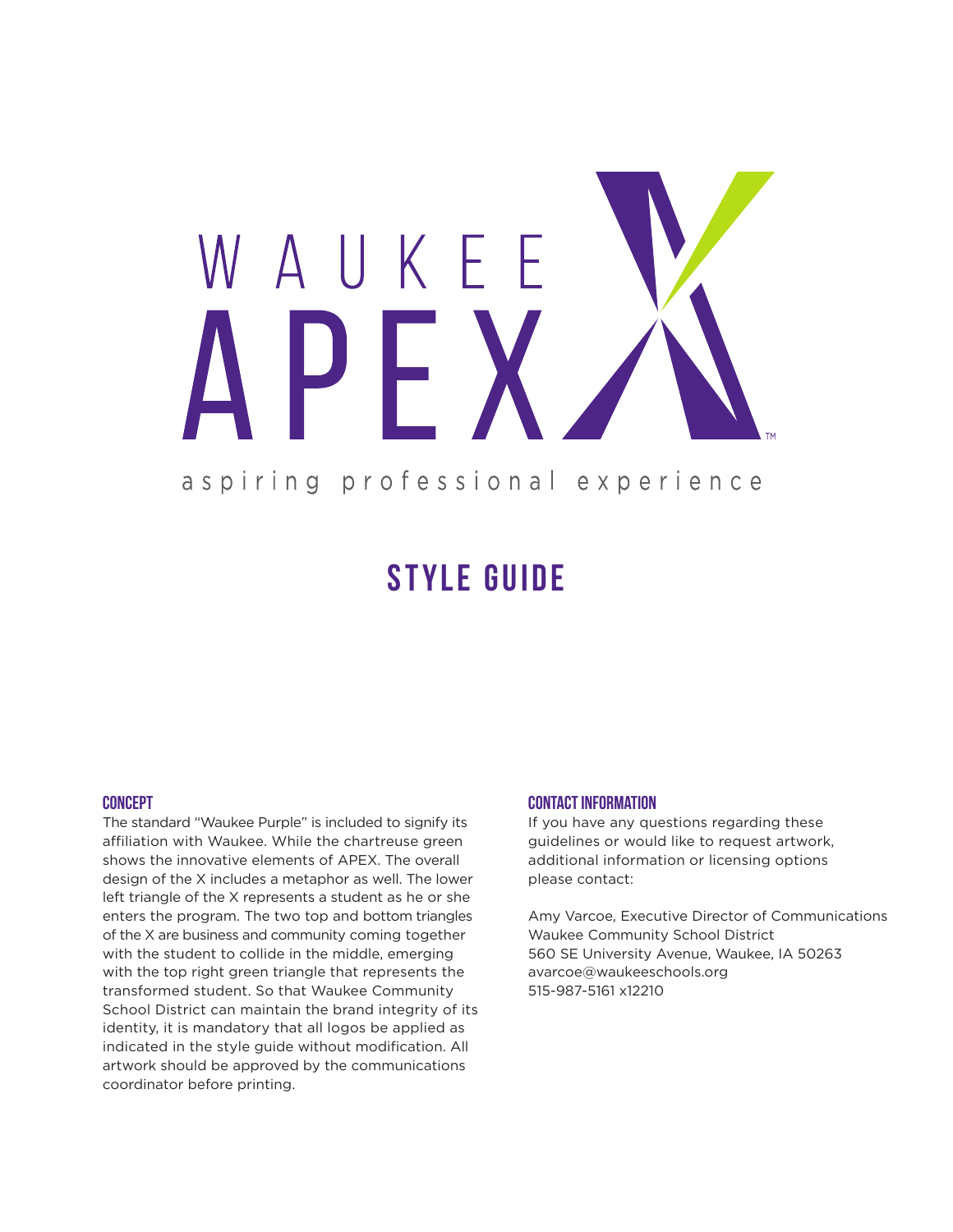primary logo



#### secondary logos







#### primary palette



pantone 2607 C c83 m99 y0 k2 R80 G7 B120 #500778

pantone 382 C

c28 m0 y100 k0 R196 G214 B0 #c4d600

#### secondary palette | brand element



pantone 7540 C c41 m28 y22 k70 r75 g79 b84 #4b4f54



#### typefaces

Gotham Book *Gotham Book Italic* Gotham Medium **Gotham Bold** Gotham Black

### Bebas neue thin Bebas neue Light Bebas neue book Bebas neue regular **Bebas neue bold**

\* these logos should be used at a minimum width of 1.5" or slogan should be removed